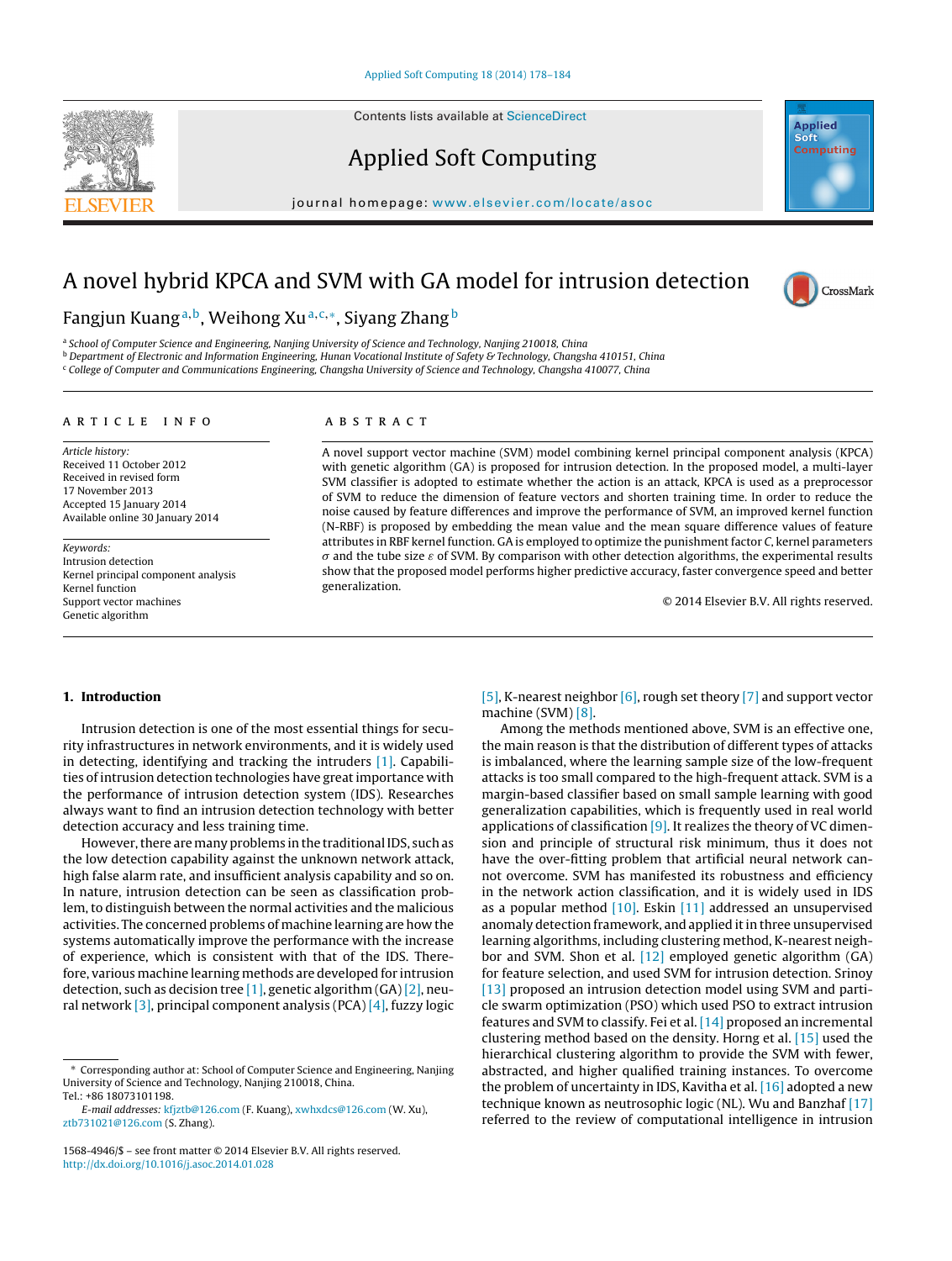detection and applied numerical evaluation measures to quantify the performance of IDS. Kolias and Kambourakis [\[18\]](#page-6-0) gave the survey of swarm intelligence in intrusion detection. Kuang et al. [\[19\]](#page-6-0) proposed a SVM model based on kernel principal component analysis (KPCA) and GA, which used KPCA to extract intrusion features, and GA to optimize the parameter of SVM. Li et al. [\[20\]](#page-6-0) put forward pipeline of data preprocess and data mining in IDS, and used gradually feature removal method to feature reduction and SVM to classify.

However, standard SVM still has some limitations, the performance depends on its parameters selection, and when the differences between the attributes of the sample are very big, using RBF in the training process will produce a large number of support vectors and the training time will be longer too. And two main parts should be conducted which are detection model set-up and intrusion feature extraction to get better performance.

To solve the above mentioned problems, we present a novel intrusion detection approach combining SVM and KPCA to enhance the detection precision for low-frequent attacks and detection stability. In the proposed method, KPCA maps the high dimension features in the input space to a new lower dimension eigenspace and extracts the principal features of the normalized data, and multi-layer SVM classifier is employed to estimate whether the action is an attack. In order to shorten the training time and improve the performance of SVM classification model, an improved radial basis kernel function (N-RBF) based on Gaussian kernel function is developed, and GA is used to optimize the parameters of SVM.

The rest of this paper is organized as follows. In Section 2, the proposed SVM classification model is described in detail. The classification procedure is presented to illustrate how to use the proposed SVM model for intrusion detection in Section [3.T](#page-2-0)he experimental results are discussed in Section [4.](#page-4-0) Section [5](#page-6-0) presents conclusion and future work.

# **2. Novel KPCA SVM classification model**

#### 2.1. Kernel principal component analysis

Principal component analysis (PCA) [\[21\]](#page-6-0) is a common method applied to dimensionality reduction and feature extraction. PCA method can only extract the linear structure information in the data set, however, it cannot extract this nonlinear structure information. KPCA is an improved PCA, which extracts the principal components by adopting a nonlinear kernel method [22,23]. A key insight behind KPCA is to transform the input data into a high dimensional feature space  $F$  in which PCA is carried out, and in implementation, the implicit feature vector in F does not need to be computed explicitly, while it is just done by computing the inner product of two vectors in F with a kernel function.

Let  $x_1, x_2, \ldots, x_n \in \mathbb{R}^d$  be the *n* training samples for KPCA learning [\[19\].](#page-6-0) The ith KPCA-transformed feature  $t_i$  can be obtained by

$$
t_{i} = \frac{1}{\sqrt{\lambda_{i}}} \gamma_{i}^{T} [k(x_{1}, x_{new}), k(x_{2}, x_{new}), ..., k(x_{n}, x_{new})]^{T},
$$
  
\n
$$
i = 1, 2, ..., p
$$
 (1)

Here, Column vectors  $\gamma_i(i = 1, 2, ..., p; 0 < p \le n)$  is the orthonormal eigenvectors to the  $p$  largest positive eigenvalues  $\lambda_1 \geq \lambda_2 \geq \ldots \geq \lambda_p$ ,  $k(x_i, x_j)$  is the calculation of the inner product of two vectors in the hyper-dimensional feature space F with a kernel function.

By using Eq.  $(1)$ , the KPCA-transformed feature vector of a new sample vector can be obtained.

#### 2.2. SVM classification model

After feature extraction using KPCA, the training data points can be expressed as  $(t_1, y_1)$ ,  $(t_2, y_2)$ , ...,  $(t_p, y_p)$ ,  $t_i \in R^k$   $(k < d)$  is the transformed input vector,  $y_i$  is the target value [\[19\].](#page-6-0) In the  $\varepsilon$ -SVM classification  $[24]$ , the goal is to find a function  $f(t)$  that has at most  $\varepsilon$  deviation from the actually obtained targets  $y_i$  for all the training data, and at the same time, is as flat as possible. The  $\varepsilon$ -insensitive loss function denotes as follows:

$$
e(f(t) - y) = \begin{cases} 0, |f(t) - y| \le \varepsilon \\ |f(t) - y| - \varepsilon, \quad \text{otherwise} \end{cases}
$$
 (2)

Formally the optimization problem by requiring the follows:

minimize 
$$
\frac{1}{2} ||w||^2 + C \sum_{i=1}^p (\xi_i + \xi_i^*)
$$
  
\nsubject to  $y_i - (w' \Phi(t_i) + b) \le \varepsilon - \xi_i$   
\n $(w' \Phi(t_i) + b) - y_i \le \varepsilon - \xi_i^*$   
\n $\xi_i, \xi_i^* \ge 0, i = 1, 2, ..., p; C > 0$  (3)

where  $\xi_i$  and  $\xi_i^*$  are slack variables, the punishment factor C is regularization constant,  $\varepsilon$  denotes the tube size of SVM. C and  $\varepsilon$  are both determined by users empirically, the constant C determines the trade-off between the flatness of  $f(t)$  and the amount up to which deviations large than  $\varepsilon$  are tolerated.

At the optimal solution, the decision function takes the following form:

$$
f(t) = sgn\left(\sum_{i=1}^{p} (\alpha_i - \alpha_i^*)K(t_i, t_j) + b\right)
$$
\n(4)

where  $\alpha_i$  and  $\alpha_i^*$  are the Lagrange multiplier coefficients for the ith training sample, and obtained by solving the dual optimization problem in support vector learning [\[24\].](#page-6-0) The training sample for which  $\alpha_i \neq \alpha_i^*$  is corresponded to the support vectors,  $K(k_i, k_j)$  is a kernel function, b is found by the Karush–Kuhn–Tucker conditions at optimality.

## 2.3. N-RBF kernel function for SVM model

In the SVM, there are some common kernels, shown as follows, and any of those can be chosen to achieve the boundary function. Their detailed usages and descriptions, including parameters definitions, can be found in [\[25,26\].](#page-6-0)

(1) Gaussian RBF Kernel: 
$$
K(t_i, t_j) = \exp\left(\frac{-\left||t_i - t_j\right||^2}{\sigma^2}\right), \sigma \in R
$$

- (2) Polynomial kernel:  $K(t_i, t_i) = (a(t_i \cdot t_i) + b)^d, a \in R, b \in R, d \in N$
- (3) Sigmoid kernel:  $K(t_i, t_j) = \tanh(a(t_i \cdot t_j) + b), a \in R, b \in R$ (4) Inverse multi-quadric kernel:  $K(t_i, t_j) = \frac{1}{\sqrt{\left\|t_i - t_j\right\|^2 + \sigma^2}}$  $, \sigma \in R$

SVM always has good performance in classification when using RBF, which is an effective kernel function for fewer parameters set and an excellent overall performance. A network record contains dozens of attributes, and there may be significant differences between them. Therefore, when the differences between the attributes are very big, using RBF in the training process will produce a larger number of support vectors and the training time will be longer too.

In order to shorten the training time and improve the performance of SVM, an improved kernel function N-RBF is developed by embedding the mean value and the mean square difference values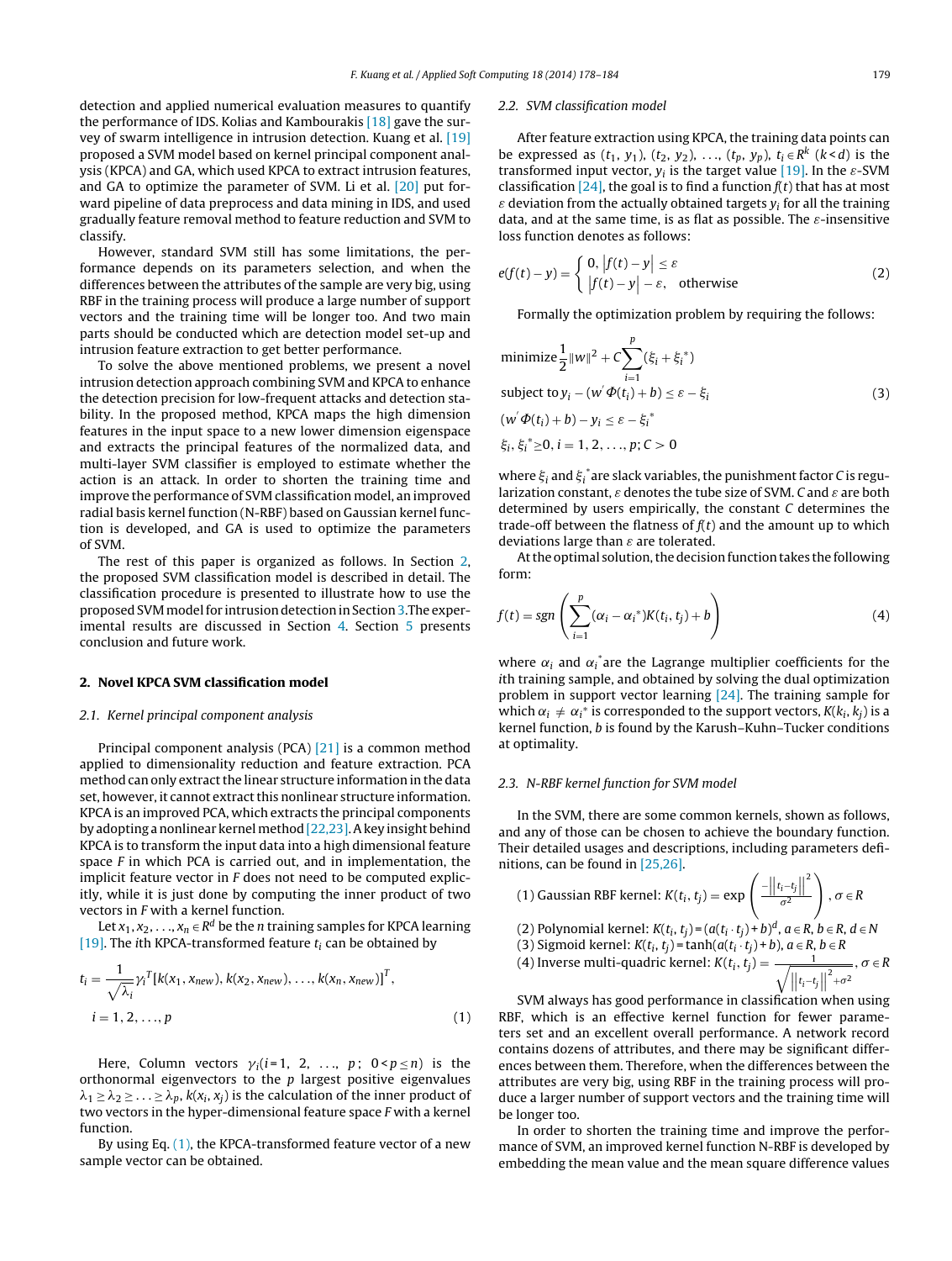<span id="page-2-0"></span>of feature attributes in Gaussian RBF kernel function to normalize the attribute values. The N-RBF is defined as follows:

$$
K(t_i, t_j) = \exp(\frac{-\left\|(t_i - m)/s - (t_j - m)/s\right\|^2}{\sigma^2})
$$
\n(5)

where  $m = (m_1, m_2, \ldots, m_j, \ldots, m_k)$  and  $s = (s_1, s_2, \ldots, s_j, \ldots, s_k)$  are the mean value and the mean square deviation of attributes, respectively, k is the dimension of sample vectors,  $m_i$  and  $s_i$  is denoted as follows:

$$
m_j = \frac{1}{n} \sum_{i=1}^{n} L_{ij}, j = 1, 2, ..., k
$$
 (6)

$$
s_j = \sqrt{\frac{1}{n-1} \sum_{i=1}^{n} (L_{ij} - m_j)^2}, j = 1, 2, ..., k
$$
 (7)

where  $L_{ij}$  is the jth attribute of the ith sample and n is the number of training samples.

According to the functional theory, as long as the function  $K$ satisfies Mercer's condition, it can be denoted as an inner product, and it should be a positive definite kernel. Obviously, N-RBF is a positive definite kernel, and is a kernel function.

Consequently, the three positive parameters  $\sigma$ ,  $\varepsilon$  and C are userdetermined parameters in SVM classification model, the selection of the parameters plays an important role in the performance of SVM model. A better approach is to apply cross validation to select the best choices among some candidate parameters. Based on the idea, several disciplined approaches can be used to obtain the optimal parameters for SVM classification model, out of which, evolutionary method such as genetic algorithm (GA), simulated annealing algorithm and PSO algorithm, is one of the most widely used approaches. In this paper, GA is employed.

#### 2.4. Optimizing the SVM model parameters with GA

GA is a search technique used in computing to find exact or approximate solutions to optimization and search problems. Genetic algorithms, as global search heuristics, are a particular class of evolutionary algorithms (EA) that use techniques inspired by evolutionary biology such as inheritance, mutation, selection, and crossover. GAs have been considered with increasing interest in a wide variety of applications [\[27\].](#page-6-0) These algorithms are used to search the solution space through simulated evolution of "survival of the fittest". These are also used to solve linear and nonlinear problems by exploring all regions of state space and exploiting potential areas through mutation, crossover and selection operations applied to individuals in the population.

Therefore, in this paper, genetic algorithms are used to optimize the parameters  $\sigma$ ,  $\varepsilon$  and C of SVM. And a negative mean absolute percentage error (MAPE) is used as the fitness function for evaluating fitness [\[24–26\]:](#page-6-0)

$$
MAPE = \frac{1}{N} \sum_{i=1}^{N} \left| \frac{a_i - d_i}{a_i} \right| \times 100\%
$$
\n(8)

where  $a_i$  and  $d_i$  represent the actual and forecast values, respectively. N is the number of classification periods. GA is used to yield a smaller MAPE by searching for better combinations of three parameters in SVM. The process of optimizing the SVM parameters with GA is shown in [Fig.](#page-3-0) 1, which is described below.

Step 1: Encode SVM parameters and initialization of population. The three free parameters  $\sigma$ ,  $\varepsilon$  and C are encoded in binary numbers and represented by a chromosome. Each bit of the chromosome represents whether the corresponding feature is selected or not. '1' in each bit means the corresponding feature is selected, whereas '0' means it is not selected. Randomly generate an initial population of chromosomes which represent the values of parameters in SVM model.

Step 2: Calculate the fitness function of each chromosome according to Eq.  $(8)$ . It is evaluated by the cross-validated predictive accuracy of the SVM model.

Step 3: GA operators, which are selection, crossover and mutation. Selection is performed to select excellent chromosomes to reproduce. Based on fitness functions, chromosomes with higher fitness values are more likely to yield offspring in the next generation by means of the roulette wheel. The single-point crossover principle is employed. Segments of paired chromosomes between two determined break-points are swapped. Mutations are performed randomly by converting a '1' bit into a '0' bit or a '0' bit in to a '1' bit. The rates of crossover and mutation are probabilistically determined. In this study, the probabilities of crossover and mutation are set to 0.8 and 0.05, respectively.

Step 4: Generate a new population for the next generation. Offspring replaces the old population and forms a new population in the next generation by the three operations.

Step 5: Obtain the parameters of SVM model. If one of the stopping criteria (Generally, a sufficiently good fitness or a given number of generations) is satisfied, then the best chromosomes are presented as a solution, else go to step 2.

After these steps, the optimal parameters  $\sigma$ ,  $\varepsilon$  and C of the KPCA SVM model are obtained.

### **3. Proposed SVM model for intrusion detection**

### 3.1. Intrusion detection types and normalized

This paper takes the KDD CUP99 [\[28\]](#page-6-0) as the datasets of the experiments. The datasets can be divided into five categories which are normal, denial of service (DoS), unauthorized access from a remote machine (Remote to Local, R2L), unauthorized access to local supervisor privileges (User to Root, U2R) and Probe. Each network record contains 41 attributes, of which 34 attributes are continuous and 7 attributes are discrete. Before the experiments, we need to deal with the discrete attributes by counting the frequency of their values and converting them to numerical attributes, and transform all attributes into the normalized format.

#### 3.2. Intrusion detection based on proposed SVM model

Multi-SVM classifiers are applied to intrusion detection because of multi-types existing in network. 'One-against-one', 'Oneagainst-all' and 'Binary tree' are the popular methods in SVM multi-class classification [\[24\].](#page-6-0) 'Binary tree' SVM classification algorithm needs only  $k - 1$  two-class SVM classifiers for a case of  $k$ classes, while 'One-against-all' SVM classification algorithm needs k two-class SVM classifiers where each one is trained with all the samples and 'One-against-one' SVM classification algorithm needs  $k (k-1)/2$  two-class SVM classifiers where each one is trained on data from two classes [\[24,25\].](#page-6-0) Obviously less two-class classifiers help to expedite the rate of training and recognition. Thus, 'Binary tree' SVM classification algorithm is adopted to construct detection model for intrusion detection.

Based on the characteristics of different intrusion detection types, four SVM classifiers are developed to identify the five states: normal state (Nc) and the four intrusion state (DoS, R2L, U2R, and Probing). With all the training samples of the five states, SVM1 is trained to separate the normal state from the intrusion state. When input of SVM1 is a sample representing the normal state, output of SVM1 is set to +1; otherwise -1. SVM2 is trained to separate the DoS from the other intrusion states.When the input of SVM2 is a sample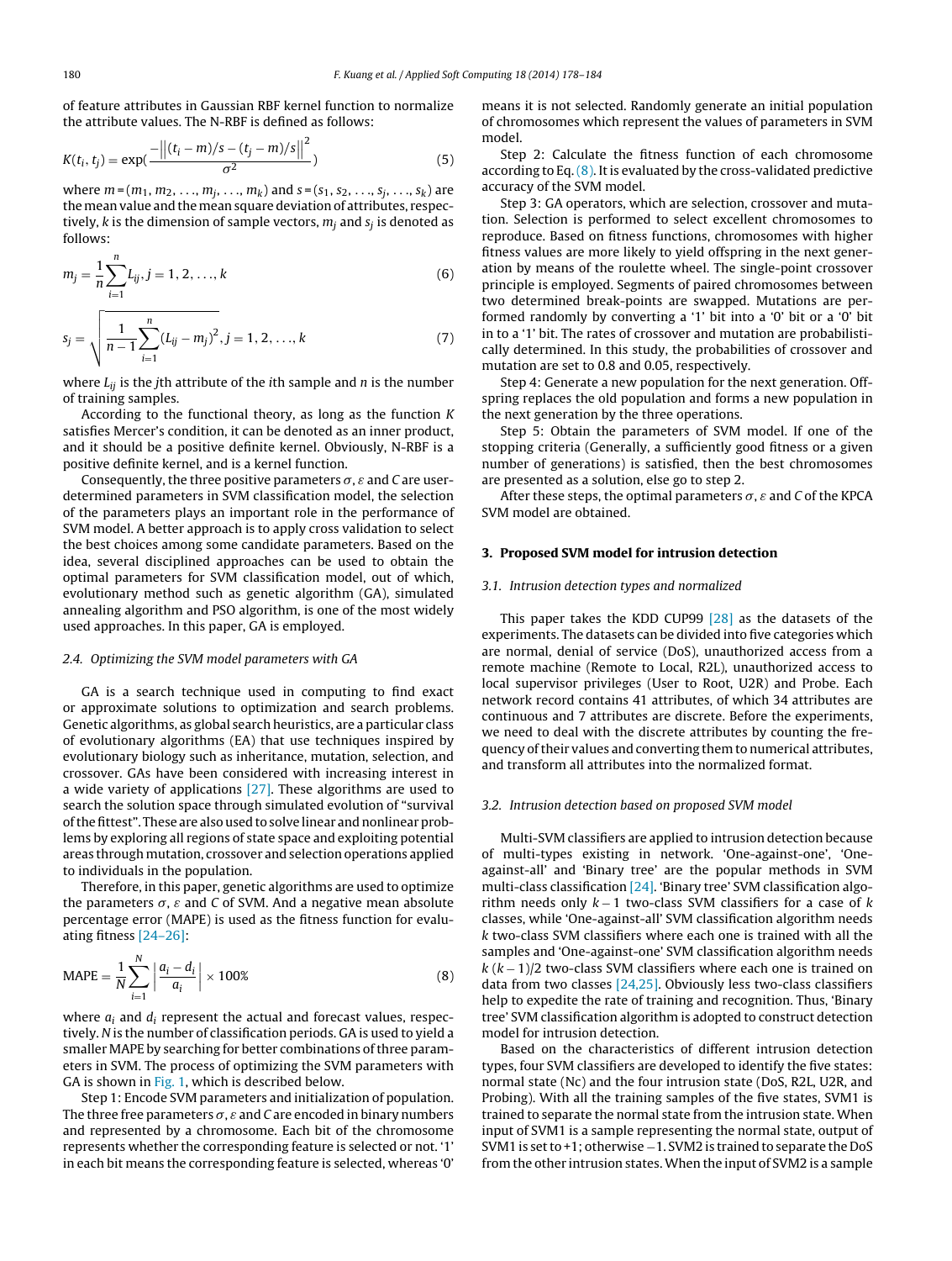F. Kuang et al. / Applied Soft Computing 18 (2014) 178–184 181

<span id="page-3-0"></span>

**Fig. 1.** Optimizing the parameters of improved KPCA SVM model with GA.



**Fig. 2.** The scheme of intrusion detection based on improved SVM model.

representing DoS, the output of SVM2 is set to +1; otherwise −1. SVM3 is trained to separate R2L from U2R and Probing. When the input of SVM3 is a sample representing the R2L, the output of SVM3 is setto +1; otherwise −1. SVM4 is trained to separate Probing from U2R. When the input of SVM4 is a sample representing Probing, the output of SVM4 is set to +1; otherwise  $-1$ . Thus, the multilayer SVM classifier is obtained. The basic principle of intrusion detection model based on improved SVM classifiers by combining KPCA and GA is shown in Fig. 2.

All the four SVMs adopt N-RBF function as their kernel function, and the parameters  $\sigma$ ,  $\varepsilon$  and C are optimized with GA. The adjusted parameters with maximal classification accuracy are selected as the most appropriate parameters. Then, the optimal parameters are utilized to train the SVM model.

## 3.3. Proposed intrusion detection model implementation

Intrusion detection belongs to classification problems in essence, it distinguishes between the abnormal data and the normal data, and the intrusion data is of a high dimension and contains many noise attributes. Therefore, KPCA is used to extract the principal components, SVM classifiers are applied to intrusion detection. The proposed hybrid approach is composed of two stages: In the first stage, the principal components are achieved based on KPCA theory, which find an optimal subset of all attributes and delete irrelevant and redundant attributes. The second stage is to use this attribute subset as the training dataset and testing dataset of SVM to perform the classification, and N-RBF kernels are used for KPCA and N-RBF kernels are also adopted for SVM, GA is used to select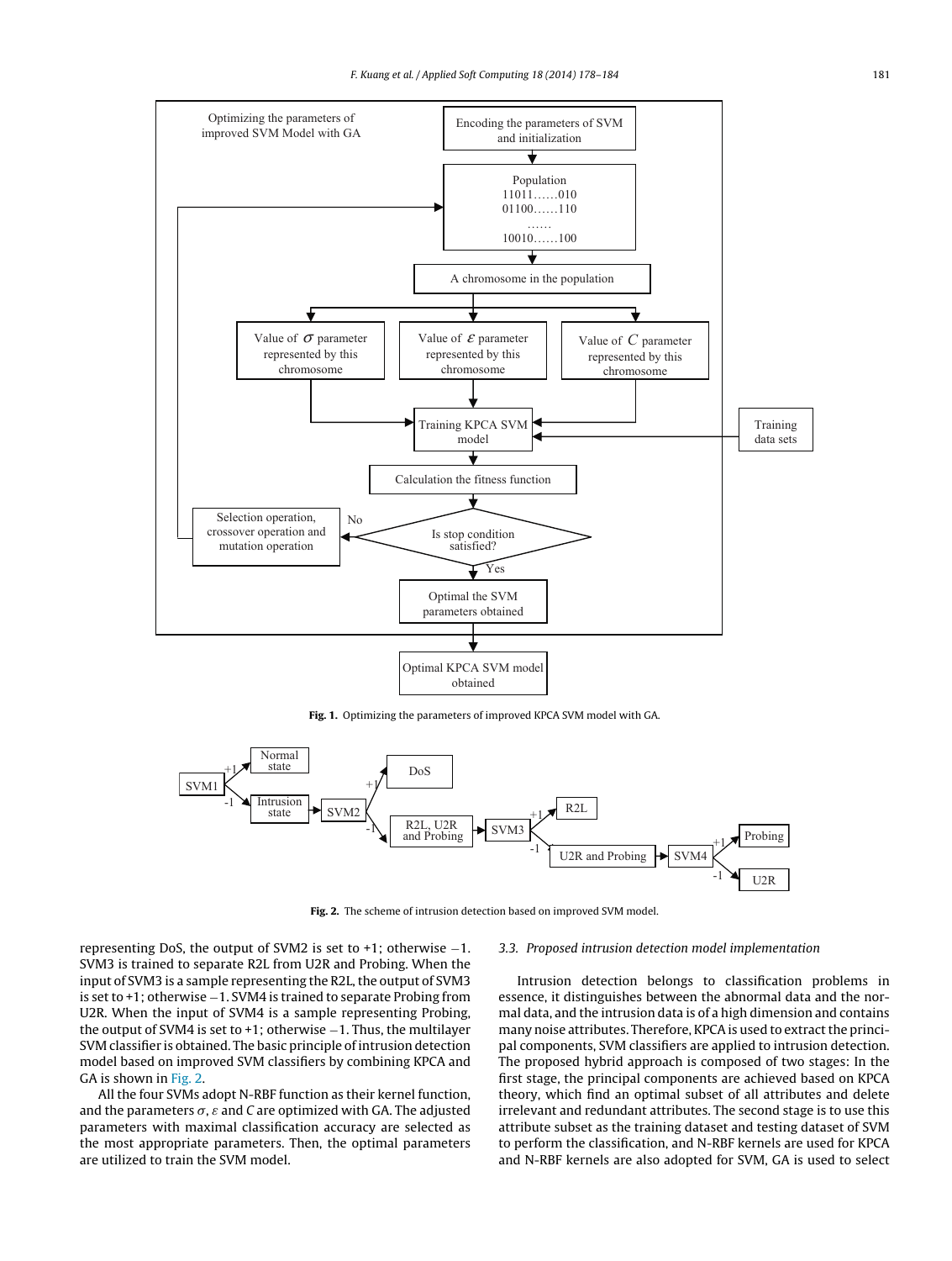<span id="page-4-0"></span>

**Fig. 3.** The procedures of the proposed SVM model for intrusion detection.

the optimal parameter of SVM. Fig. 3 shows the procedures of the proposed SVM classification model for intrusion detection.

## **4. Experimental results and discussions**

### 4.1. Experimental description

In this section, we selected samples from the subset of KDD to form the training and testing set. There are some performance indicators for the intrusion detection system as follows: TP, FP, TN and FN, where TP represents that the normal behavior is correctly forecasted, FP indicates that the abnormal behavior is judged as normal, FN denotes that the normal behavior is wrongly thought as abnormal, and TN represents the abnormal behavior is correctly detected [\[17\].](#page-6-0)

(1) Detection rate:  $DR = \frac{TN}{TN + FP}$ 

(2) False alarm rate:  $FAR = \frac{FN}{FN + TP}$ 

(3) Correlation coefficient:  $cc = \frac{TP \times TN - FP \times FN}{\sqrt{(TP + FN)(TP + FP)(TN + FP)(TN + FN)}}$ 

where DR denotes the detection rate and FAR denotes the false alarm rate. They are important to evaluate the performance of the intrusion detection system. In addition, we consider another indicator cc, which denotes the correlation between the forecast result and the actual situation. It ranges from −1 to 1, where 1 implies the forecast result is fully consistent with the actual situation and −1 is on behalf of a random prediction.

The experiment was processed within a MATLAB R2009b environment, which was running on a PC powered by Pentium IV 3.0 GHz CPU and 3.0 GB RAM.

### 4.2. Effectiveness of N-RBF

In this section, we selected samples from the subset of KDD to form the training and testing set. There were five data sets in Table 1. In order to verify the effectiveness of N-RBF, the percentage of the normal samples in each set was different. Adopt the SVM as the classifier. Because the choice of parameters would impact algorithms' performance directly, we used the python in Libsvm as a supplementary tool. The parameter  $\sigma$  of RBF and N-RBF is set to be 0.00028.The parameters a, d and b of POLY are set to be 0.00028,

3 and 1, respectively. The penalty parameter C of SVM is set to be 1024. The experiment results are shown in Table 2.

As shown in Table 2, the detection rates of N-RBF and POLY are higher, especially N-RBF. Due to the introduction of normalization, it reduces the noise among attributes, so the detection rate of N-RBF is higher than RBF. Secondly, the training time of RBF is dozens or even hundreds of times of N-RBF, while the training time of POLY is several or dozens of times of N-RBF, which indicate N-RBF has good performance in reducing the training time and only costs a few seconds; and the test time POLY and N-RBF cost is significantly less than RBF. In general, although the detection effect of N-RBF is not

| Table 1 |                             |  |  |
|---------|-----------------------------|--|--|
|         | Five training and test sets |  |  |

| No.            | Training set |                          |       | Test set      |                    |       |  |  |
|----------------|--------------|--------------------------|-------|---------------|--------------------|-------|--|--|
|                | Normal (%)   | Abnormal<br>Total<br>(%) |       | Normal $(\%)$ | Abnormal<br>$(\%)$ | Total |  |  |
| D <sub>1</sub> | 83.5         | 16.5                     | 12560 | 72.5          | 17.5               | 11040 |  |  |
| D2             | 90.5         | 9.5                      | 11050 | 35.0          | 65.0               | 11428 |  |  |
| D <sub>3</sub> | 55.3         | 44.7                     | 9040  | 57.9          | 42.1               | 13818 |  |  |
| D <sub>4</sub> | 93.9         | 6.1                      | 10640 | 85.8          | 14.2               | 11650 |  |  |
| D <sub>5</sub> | 76.5         | 23.5                     | 6540  | 64.9          | 35.1               | 12318 |  |  |
|                |              |                          |       |               |                    |       |  |  |

|--|--|

Comparison of the performance of the three kernel functions.

| No.            | SVM (Kernels) | DR(%)  | FAR(%) | CC    | TrD(s)  | TeD(s)  |
|----------------|---------------|--------|--------|-------|---------|---------|
| D <sub>1</sub> | POLY          | 92.892 | 0.12   | 0.926 | 28.693  | 1.528   |
|                | <b>RBF</b>    | 89.256 | 0.06   | 0.912 | 456.062 | 158.67  |
|                | N-RBF         | 93.867 | 0.0825 | 0.968 | 3.896   | 1.821   |
| D2             | POLY          | 92.259 | 0.10   | 0.897 | 21.266  | 1.484   |
|                | <b>RBF</b>    | 93.551 | 0.025  | 0.914 | 489.625 | 158.63  |
|                | N-RBF         | 95.907 | 0.10   | 0.943 | 3.359   | 1.828   |
| D <sub>3</sub> | POLY          | 97.731 | 0.188  | 0.978 | 33.75   | 1.797   |
|                | <b>RBF</b>    | 94.259 | 0.0375 | 0.951 | 174.375 | 116.625 |
|                | N-RBF         | 95.669 | 0.0625 | 0.962 | 4.734   | 3.11    |
| D <sub>4</sub> | POLY          | 93.333 | 0.08   | 0.958 | 25.219  | 1.516   |
|                | <b>RBF</b>    | 84.909 | 0.04   | 0.908 | 431.062 | 155.67  |
|                | N-RBF         | 95.879 | 0.29   | 0.966 | 3.547   | 1.844   |
| D <sub>5</sub> | POLY          | 93.122 | 0.625  | 0.938 | 16.016  | 1.531   |
|                | <b>RBF</b>    | 91.894 | 0.0375 | 0.937 | 61.172  | 103.937 |
|                | N-RBF         | 93.330 | 0.187  | 0.946 | 2.188   | 1.844   |
|                |               |        |        |       |         |         |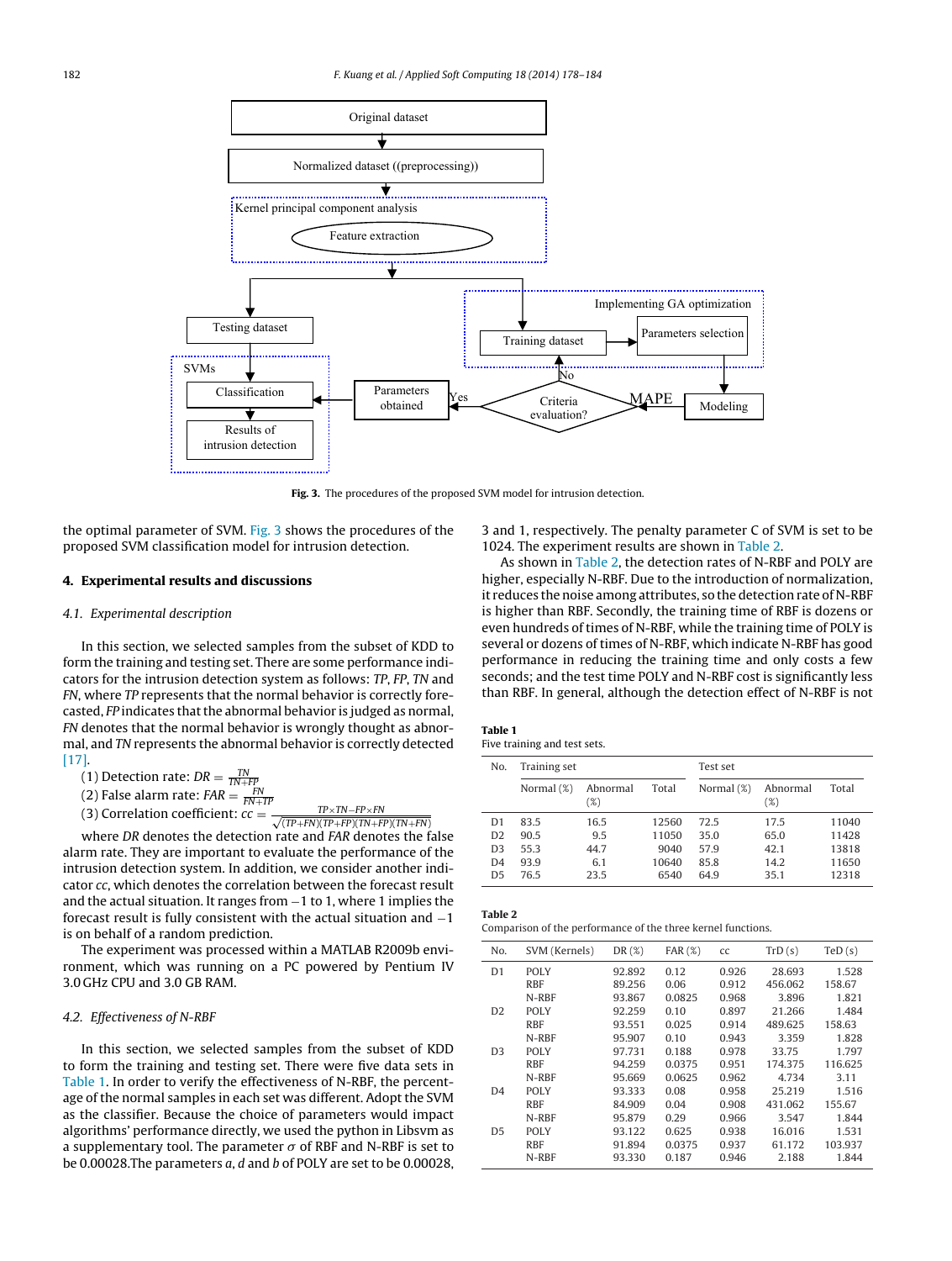<span id="page-5-0"></span>

| Table 3 |                                                          |  |
|---------|----------------------------------------------------------|--|
|         | Comparison of the detection rates of various categories. |  |

| Method/category | Normal | Probe  | Dos    | U2R  | R2I.   |
|-----------------|--------|--------|--------|------|--------|
| SVM (N-RBF)     | 0.9973 | 0.9862 | 0.8869 | 0.68 | 0.2484 |
| SVM (RBF)       | 0.9980 | 0.1598 | 0.3628 | 0.04 | 0.0069 |
| SVM (POLY)      | 0.9965 | 0.9532 | 0.5563 | 0.07 | 0.2391 |

greatly improved in comparison to the other two kernel functions, it has saved lots of time in the training process, which lays the foundation for the following experiments of the SVM.

The above experiments have not considered the attacks of different kinds, respectively. In order to further analyze the detection performance of N-RBF on unknown attacks, we gave the following experiments. First, regenerated a test set, containing more than 90% attacks ofnew categories. Then we comparedSVMwith N-RBF, SVM with RBF, and SVM with POLY in the experiments, and counted the detection rates of these methods on the attacks of all categories, the comparisons of experimental results in 30 simulation experiments are given in Table 3.

As shown in Table 3, we can see that the three methods show high detection rates on forecasting normal behaviors, and SVMwith N-RBF has the highest detection rates on predicting the attacks of Probe and DoS. However, the results for detecting attacks of U2R and R2L are all unsatisfactory. In general, the detection rate of SVM with N-RBF on attacks of all categories is better than the other two methods.

### 4.3. Experiments of novel KPCA-GA-SVM

The following experiments were done to verify the effectiveness of the novel KPCA-GA-SVM (N-KPCA-GA-SVM). In this section, firstly, the subset we obtained in Section [4.2](#page-4-0) was randomly divided into two subsets, each subset contains both the data of normal and abnormal class, one was as the training set, and the other was as the test set. Secondly, randomly select 10 datasets from the training subset, named from F1 to F10, as the training set, and any two training sample sets did not intersect. Thirdly, from the test subset, selected the normal and attack records with the same number to form the test set.

#### **Table 4**

Experimental results among different algorithms.

Now, we evaluated N-KPCA-GA-SVM by comparing it with KPCA-GA-SVM [\[19\],](#page-6-0) PCA-GA-SVM, Single-SVM and radical basis function neural networks (RBFNN) on the detection rate (DR), false alarm rate (FAR), correlation coefficient (cc), and training time (TrD) and test time (TeD). We employed four SVMs for the 5-class classification problem including Section [3.2,](#page-2-0) and partitioned the data into the two classes of "Normal" and "Rest" (DoS, R2L, U2R, Probe) patterns, where the rest was the collection of four classes of attack instances in the dataset. The objective was to separate normal and attack patterns. Repeat this process for all classes. In this paper, we chose p eigenvectors by trial and error, which corresponded to the first p biggest eigenvalues, to form the sub-eigenspace, satisfying:

$$
\frac{\sum_{i=1}^{p} \lambda_i}{\sum_{i=1}^{n} \lambda_i} \ge 90\%
$$
\n(9)

In N-KPCA-GA-SVM model, N-RBF kernels were used for KPCA and N-RBF kernels were also adopted for SVM, GA method was used to select the optimal parameter of SVM and KPCA. KPCA was applied to feature extraction, this method aimed to map the high dimensional original input data to a lower dimensional eigensapce, which held the principal features and abandoned the subordinate and noise data. In N-KPCA-GA-SVM model, by many experiments, the parameters of the models were chosen as follows: population size: 50, maximal iteration: 200, the probabilities of crossover and mutation were set to 0.8 and 0.05, respectively. Through 20 simulation experiments, parameters  $(C, \sigma, \varepsilon)$  = (83.5191, 0.0907, 0.0008) of SVM were obtained. In the other SVM model, all SVMs adopted RBF as their kernel function, and the parameters  $\sigma$ ,  $\varepsilon$  and C were randomly selected. In RBFNN model, RBFNN had four-layer ANN, with 5 input neurons, with two hidden layers with 20 and 30 neurons each, and 5 output neurons. The experiment results among different algorithms are listed in Table 4.

As shown in Table 4, the classification accuracies of the proposed SVM model are superior to those of SVM classifiers whose parameters are randomly selected, SVM classifier for intrusion detection by using PCA, KPCA to extract feature has a good performance in accuracy and runtime than that without feature extraction. The experimental results demonstrate that the features extracted by KPCA can provide more additional discriminatory information for improving classification performance than PCA. And dimension

| Methods       | Dataset         | F1     | F <sub>2</sub> | F <sub>3</sub> | F4     | F <sub>5</sub> | F <sub>6</sub> | F7     | F8     | F9     | F10    |
|---------------|-----------------|--------|----------------|----------------|--------|----------------|----------------|--------|--------|--------|--------|
| N-KPCA-GA-SVM | DR(%)           | 94.226 | 95.302         | 95.188         | 94.264 | 96.302         | 96.377         | 95.302 | 95.302 | 94.280 | 96.032 |
|               | FAR(%)          | 1.025  | 1.025          | 1.0            | 1.35   | 1.0            | 0.956          | 1.025  | 1.0    | 0.975  | 0.984  |
|               | cc              | 0.955  | 0.966          | 0.935          | 0.931  | 0.946          | 0.968          | 0.956  | 0.956  | 0.949  | 0.963  |
|               | TrD(s)          | 0.718  | 1.719          | 1.328          | 1.015  | 0.438          | 0.553          | 0.984  | 0.453  | 0.438  | 0.672  |
|               | TeD(s)          | 1.985  | 5.546          | 3.391          | 2.719  | 1.105          | 1.11           |        | 1.11   | 1.469  | 1.286  |
| KPCA-GA-SVM   | DR $(\%)$       | 92.065 | 93.033         | 92.617         | 93.936 | 94.017         | 95.175         | 93.828 | 92.093 | 90.615 | 93.092 |
|               | FAR(%)          | 4.25   | 4.2            | 4.3            | 4.475  | 4.2            | 4.9            | 4.15   | 4.15   | 4.425  | 4.452  |
|               | cc              | 0.814  | 0.831          | 0.826          | 0.818  | 0.839          | 0.848          | 0.838  | 0.84   | 0.767  | 0.869  |
|               | TrD(s)          | 2.078  | 6.781          | 5.797          | 3.156  | 8.609          | 13.812         | 8.156  | 10.485 | 1.094  | 6.678  |
|               | $\text{TeD}(s)$ | 6.218  | 13.641         | 11.719         | 9.266  | 16.938         | 21.328         | 15.532 | 18.969 | 4.656  | 18.254 |
| PCA-GA-SVM    | DR(%)           | 87.403 | 86.567         | 87.529         | 82.475 | 85.995         | 86.45          | 88.166 | 83.346 | 88.615 | 86.658 |
|               | FAR(%)          | 3.675  | 4.4            | 5.3            | 5.125  | 4.075          | 4.175          | 4.375  | 4.05   | 4.425  | 4.478  |
|               | cc              | 0.867  | 0.891          | 0.879          | 0.789  | 0.832          | 0.835          | 0.880  | 0.810  | 0.867  | 0.852  |
|               | TrD(s)          | 7.547  | 13.3           | 18.44          | 6.85   | 9.164          | 15.27          | 48.69  | 83.2   | 1.105  | 14.264 |
|               | TeD(s)          | 16.203 | 14.297         | 19.656         | 13.984 | 14.563         | 36.047         | 30.547 | 30.016 | 5.688  | 24.689 |
| Single-SVM    | DR(%)           | 86.752 | 77.139         | 76.571         | 81.302 | 75.095         | 79.637         | 76.95  | 75.007 | 78.615 | 80.765 |
|               | FAR(%)          | 10.95  | 6.275          | 5.875          | 5.8    | 6.3            | 6.475          | 5.625  | 3.125  | 4.425  | 6.8    |
|               | cc              | 0.754  | 0.729          | 0.73           | 0.771  | 0.712          | 0.748          | 0.737  | 0.724  | 0.767  | 0.762  |
|               | TrD(s)          | 13.844 | 18.864         | 19.093         | 5.625  | 22.672         | 28.146         | 18.047 | 33.094 | 1.016  | 16.251 |
|               | TeD(s)          | 14.813 | 26.656         | 23.922         | 20.562 | 42.094         | 43.813         | 35.047 | 47.969 | 5.64   | 32.682 |
| <b>RBFNN</b>  | DR(%)           | 87.063 | 79.236         | 77.139         | 82.265 | 73.265         | 80.983         | 77.654 | 78,278 | 80.142 | 82.247 |
|               | FAR(%)          | 8.68   | 5.62           | 5.854          | 6.26   | 6.85           | 9.475          | 6.487  | 6.128  | 5.825  | 5.41   |
|               | cc              | 0.812  | 0.789          | 0.768          | 0.798  | 0.708          | 0.804          | 0.826  | 0.804  | 0.828  | 0.8141 |
|               | TrD(s)          | 18.345 | 20.662         | 15.216         | 13.245 | 24.132         | 26.254         | 19.452 | 31.421 | 2.345  | 15.564 |
|               | TeD(s)          | 16.952 | 28.346         | 30.983         | 24.652 | 45.584         | 44.987         | 26.253 | 46.874 | 8.986  | 30.248 |
|               |                 |        |                |                |        |                |                |        |        |        |        |